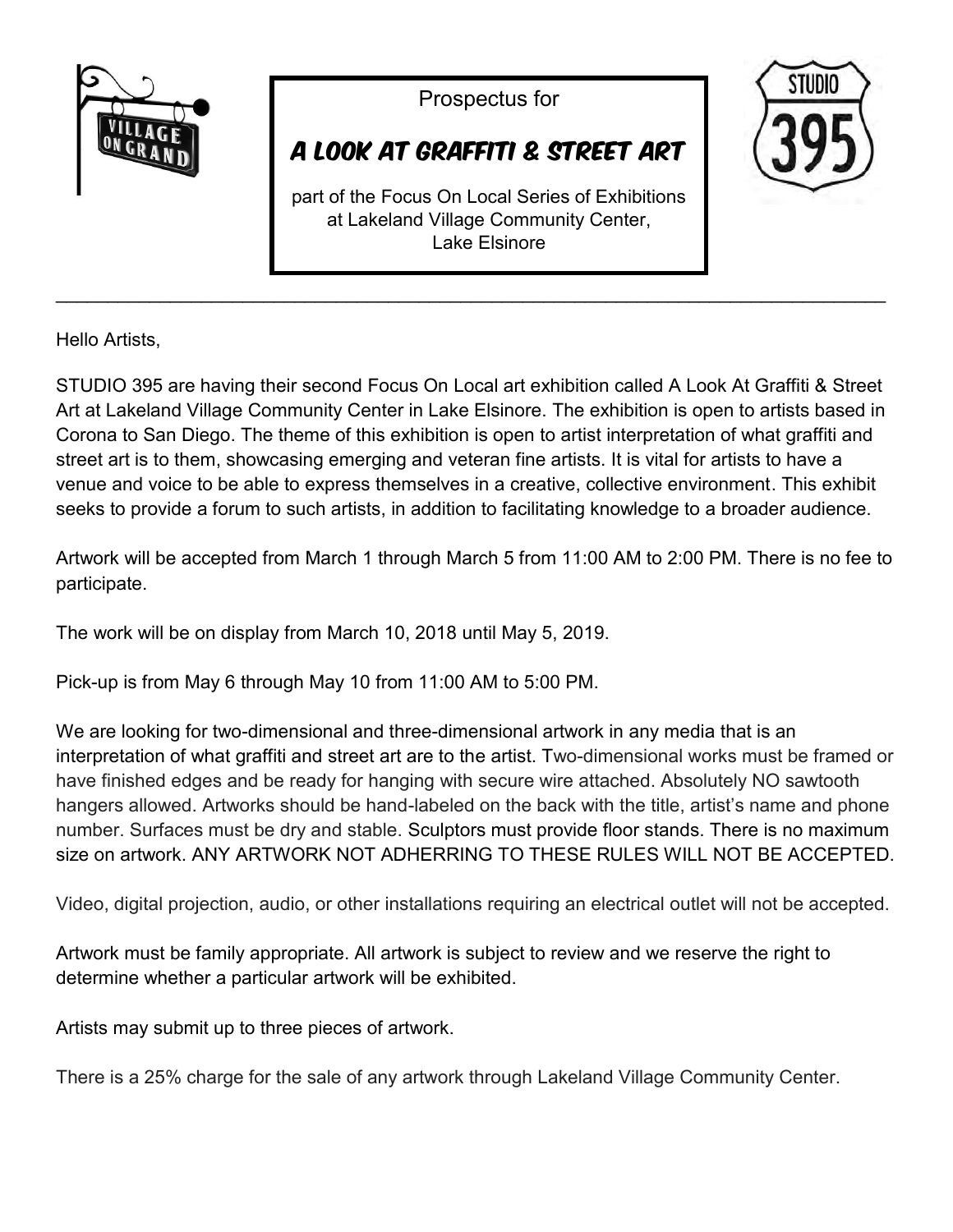RELEASE OF LIABILITY: Every reasonable care will be taken to assure proper handling of entries. STUDIO 395 and all its employees, volunteers and board members, Lakeland Village Community Center and the county of Riverside assume no responsibility for damage or loss.

Artwork left unclaimed May 10, 2019 and thereafter will be considered abandoned unless advance written arrangements have been accepted by STUDIO 395. By taking part in this show you agree to the conditions stated herein. Abandoned artwork will become the property of the STUDIO 395 and will be disposed of or used in any way STUDIO 395 deems appropriate.

If you agree to these rules and regulations, please sign and date below.

Artist Signature\_\_\_\_\_\_\_\_\_\_\_\_\_\_\_\_\_\_\_\_\_\_\_\_\_\_\_\_\_\_\_\_\_\_\_\_\_\_\_\_\_\_\_\_\_\_\_ Date\_\_\_\_\_\_\_\_\_\_\_\_\_\_\_\_